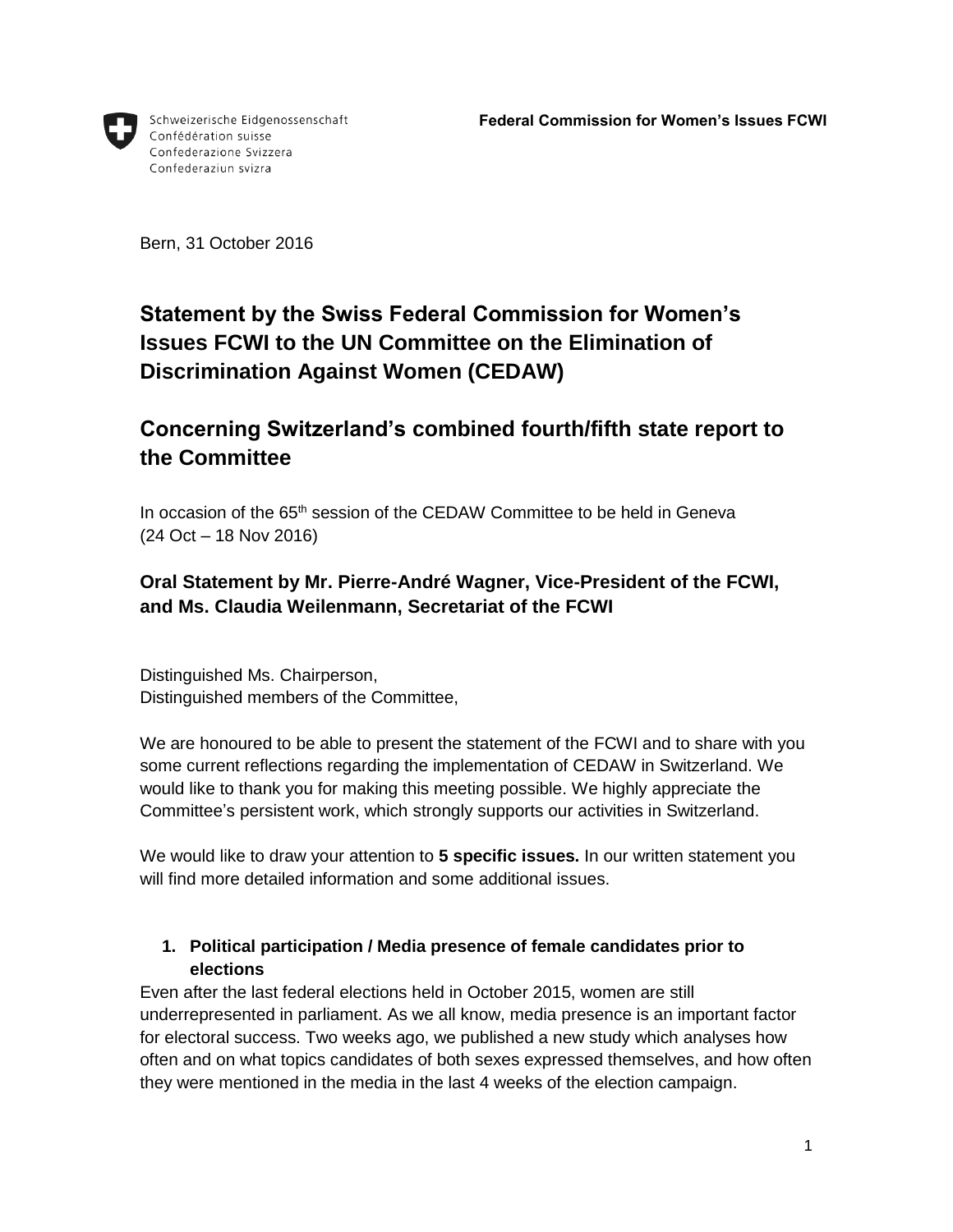The results show a mixed picture, with both progress and stagnation. On the positive side, the analysed Swiss media practically no longer use gender stereotypes for the presentation of candidates. This is in contrast with the findings of previous studies. Some role-specific tendencies imply though that the old patterns have not been fully overcome. On the negative side, however, in 2015, female candidates were still clearly underrepresented both in print and electronic media across all linguistic regions. Although their chances of being elected have increased over the past years, their media presence is stagnating at just below 25 %. This means a discrepancy of about 10 % compared to female candidates' share on electoral lists, which is 35%.

#### *The FCWI demands*

 measures to increase the number of women in politics, in particular by promoting more balanced media reporting and better representation on party lists

# **2. Reconciling work and family life / Paid parental leave**

The conditions for combining work and family life in Switzerland are unsatisfactory. Paid parental leave – meaning a leave in addition to maternity leave and not only for fathers, but for both parents – is not yet regulated in law. An improvement is not in sight; only in April of this year, parliament even refused a paid father's leave of two weeks. A parliamentary initiative calling for 14 weeks of paid parental leave has been rejected by the preparing commission, it is though still pending in the plenary session of parliament. We are convinced that a progressive model of parental leave will help to end rolestereotyping in the labour market and in families. Therefore, in addition to the 14-week maternity leave awarded right after childbirth,

#### *The FCWI demands:*

 legislation for paid parental leave of at least 24 weeks, a fair proportion of which must be reserved for the father

#### **3. Employment / Management positions in business**

The FCWI notes that all efforts to move companies to increase the share of women on their boards of directors and management bodies on a voluntary basis have remained unsuccessful. Switzerland is below the European average in terms of the number of women in management positions. The FCWI therefore requests that, in the forthcoming modernisation of company law, gender quotas in the private sector become compulsory.

*The FCWI demands:*

 legislation with effective control mechanisms and sanctions that can be applied when target quotas are not met